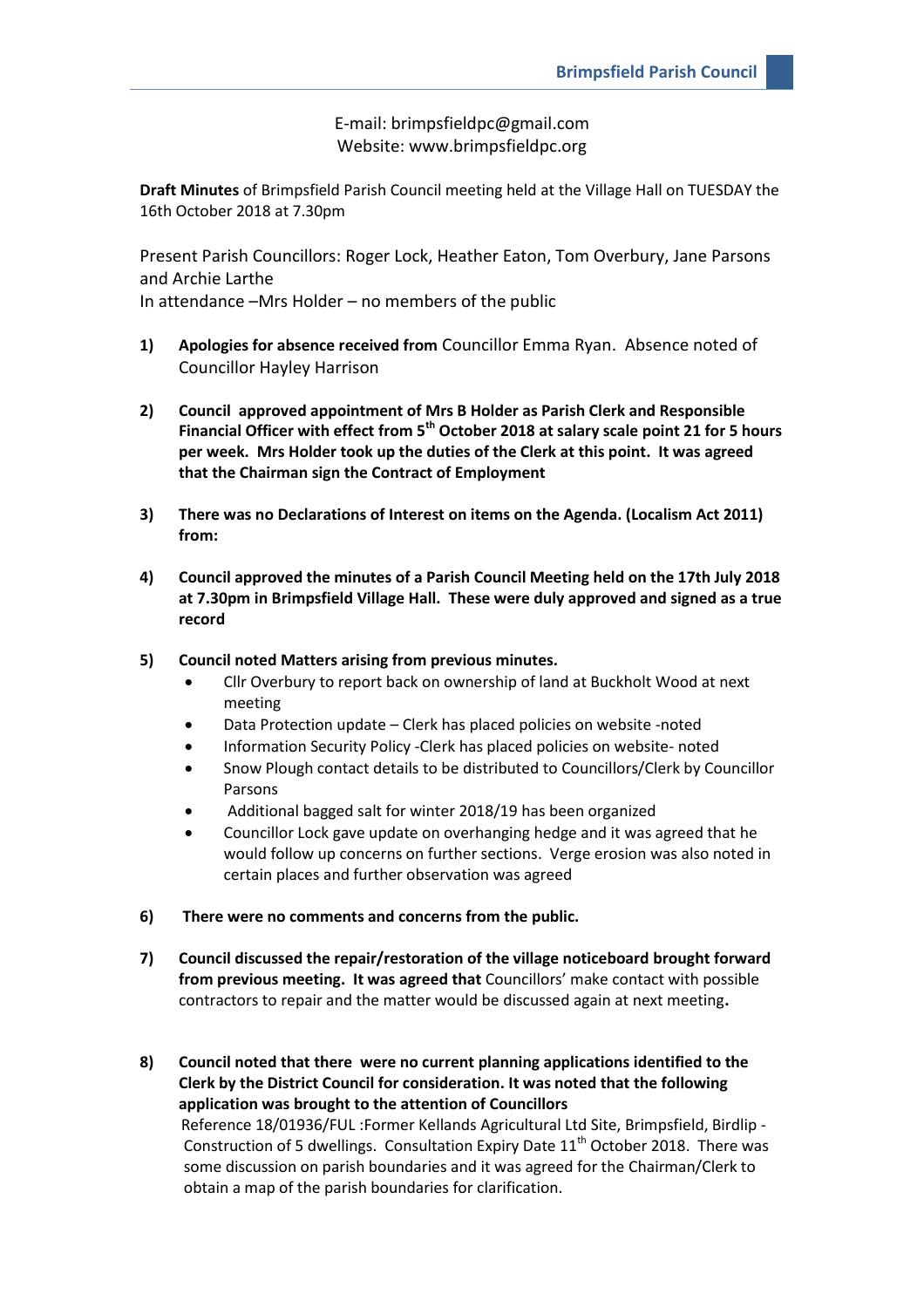The future process for considering planning applications was agreed as

- Clerk to email application details to Councillors as they are notified by District Council
- If the comment date was after the next scheduled meeting, the matter would be put on the agenda, comments then would be agreed by Council and reported back by Clerk
- If the comment date was before the next scheduled meeting, and Councillors would like a meeting to discuss, they would request the Chair to call an Extra ordinary meeting in line with legal process of notice period, published agendas and open to the public. Comments then would be agreed by Council and reported back by Clerk.

The Chairman was able to report an update from District Councillor Parsons on the matter of Hermits Corner and that the District Council were aware of the current situation with regards to occupation

### **9) Council noted Highways and PROW Updates**

 Councillor Lock raised matter of water main burst at dip near Climperwell Farm. It was agreed Councillor Lock would report the mattter on Stroud District Council website

#### **10) Council approved the financial reports as presented on appendix 1**

- Bank reconciliations
- Noted there are no payments and receipts for the period 17/7 to 9/10/18.
- Budget against actual expenditure
- It was agreed that costs of repair/replacement noticeboard may need to be taken out of reserves for current year
- Clerk was instructed to obtain quotations for grit bins
- It was agreed to transfer monies from History Book bank account to Council current account and thereafter to close the History book account. Clerk to present cheque for signature at next meeting

### **11) Council considered the budget proposals and precept for 2019/20 as presented on appendix 2.**

- Option 2 was agreed namely precept to be set at £6041 and expenditure totaling £6650
- It was agreed that shortfall would be taken out of reserves
- Clerk to submit precept details to District Council

#### **12) Items for information only**

- Chairman distributed information from Stroud and District Motor Club event Clerk was asked to inform them of change of contact details
- The process of emails received by the Clerk was discussed and Councillors agreed to receive 1 month of email for their information, all District Council emails to be forwarded and Clerk would provide a summary of other emails for Councillors' information-to be discussed at next meeting
- Poppy event leaflet was available for Councillors

The Chairman concluded the meeting at 8.20pm

The next Full Parish Council meeting will be held on  $22^{nd}$  January 2019- apologies from Councillor Larthe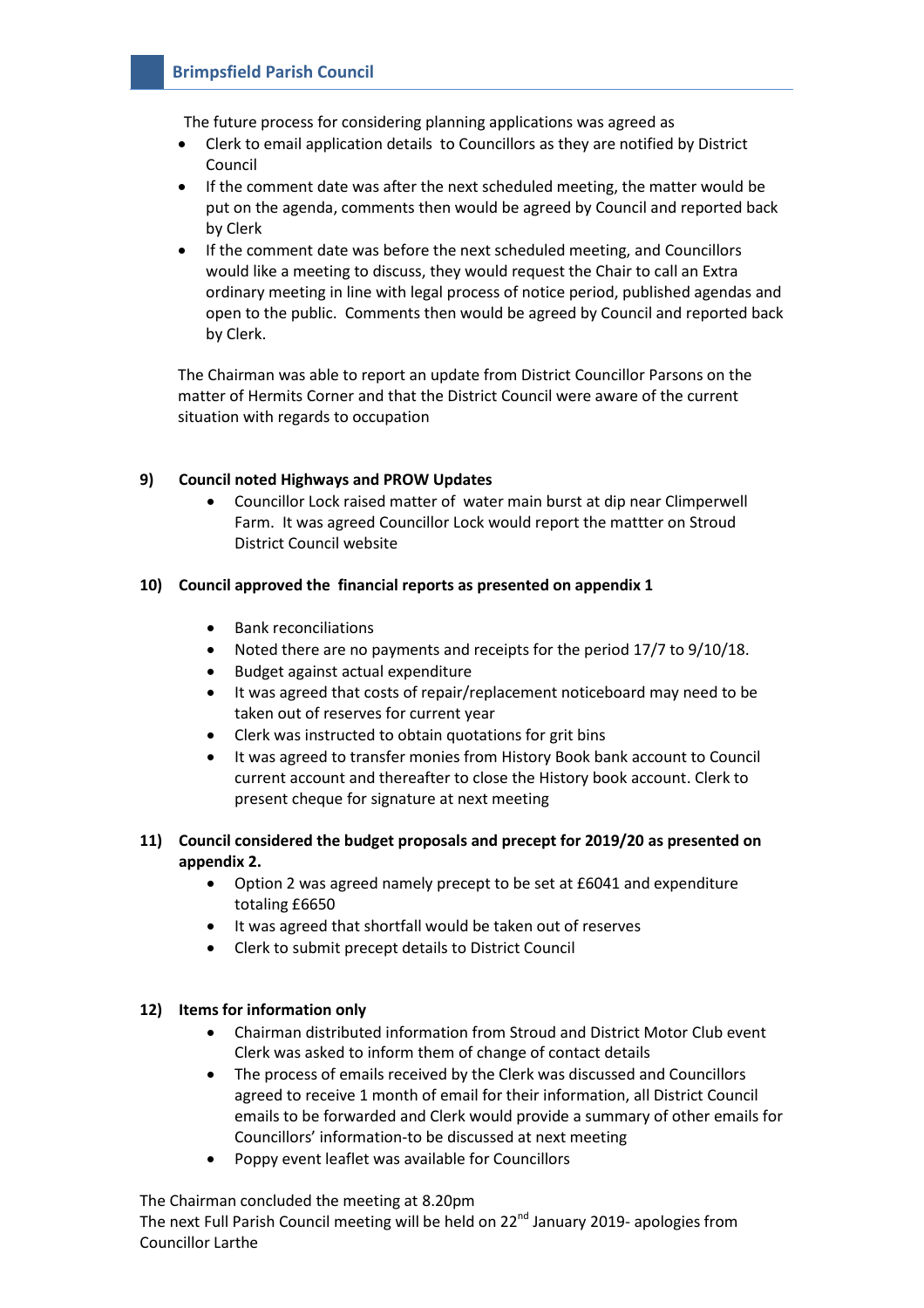E-mail: brimpsfieldpc@gmail.com Website: www.brimpsfieldpc.org

Appendix 1

| <b>Bank</b><br><b>Reconciliation</b>  |                |            |            |
|---------------------------------------|----------------|------------|------------|
| Period to 24TH August 2018            |                |            |            |
| <b>Current account 00237343</b>       |                |            |            |
| Balance as per statement 24.08.18     |                | £ 4,891.63 |            |
| Outstanding receipts in period        |                |            |            |
|                                       | £              |            |            |
| Unpresented Payments in period        |                |            |            |
| <b>Balance at 30th August 2018</b>    | £<br>£4,891.63 |            |            |
| Deposit account 07001337              |                |            |            |
| Balance as per statement 01.04.18     |                | £3,142.56  |            |
| Outstanding receipts in period        |                |            |            |
| Interest @ 09.04.18                   | £              | 0.13       |            |
| Interest @ 09.05.18                   | £              | 0.13       |            |
| Interest @ 11.06.18                   | £              | 0.14       |            |
| Interest @ 9.07.18                    | £              | 0.12       |            |
| interest @ 09.08.18                   | £              | 0.13       |            |
| Payments in period                    |                |            |            |
| <b>NIL</b>                            | £              |            |            |
| <b>Balance at 9th August 2018</b>     |                | £3,143.21  |            |
| <b>History Group account 01359353</b> |                |            |            |
| Balance as per statement 30.08.18     | £              | 33.14      |            |
| Receipts in period                    |                |            |            |
| <b>NIL</b>                            | £              |            |            |
| Payments in period                    |                |            |            |
| <b>NIL</b>                            | £              |            |            |
| <b>Balance at 30th August 2018</b>    | £              | 33.14      |            |
| <b>Total Balance</b>                  |                |            | £ 8,067.98 |
| <b>Cash Book Summary</b>              |                | £          |            |
| Opening Balance 01.04.18              |                | 5,912.58   |            |
| Add receipts to date                  |                | 4,095.65   |            |
| Less Payments to date                 |                | 1,940.25   |            |
| <b>Cash Book Balance</b>              |                |            | £8,067.98  |
|                                       |                |            |            |

**Reconciled Balance £ 8 067.98**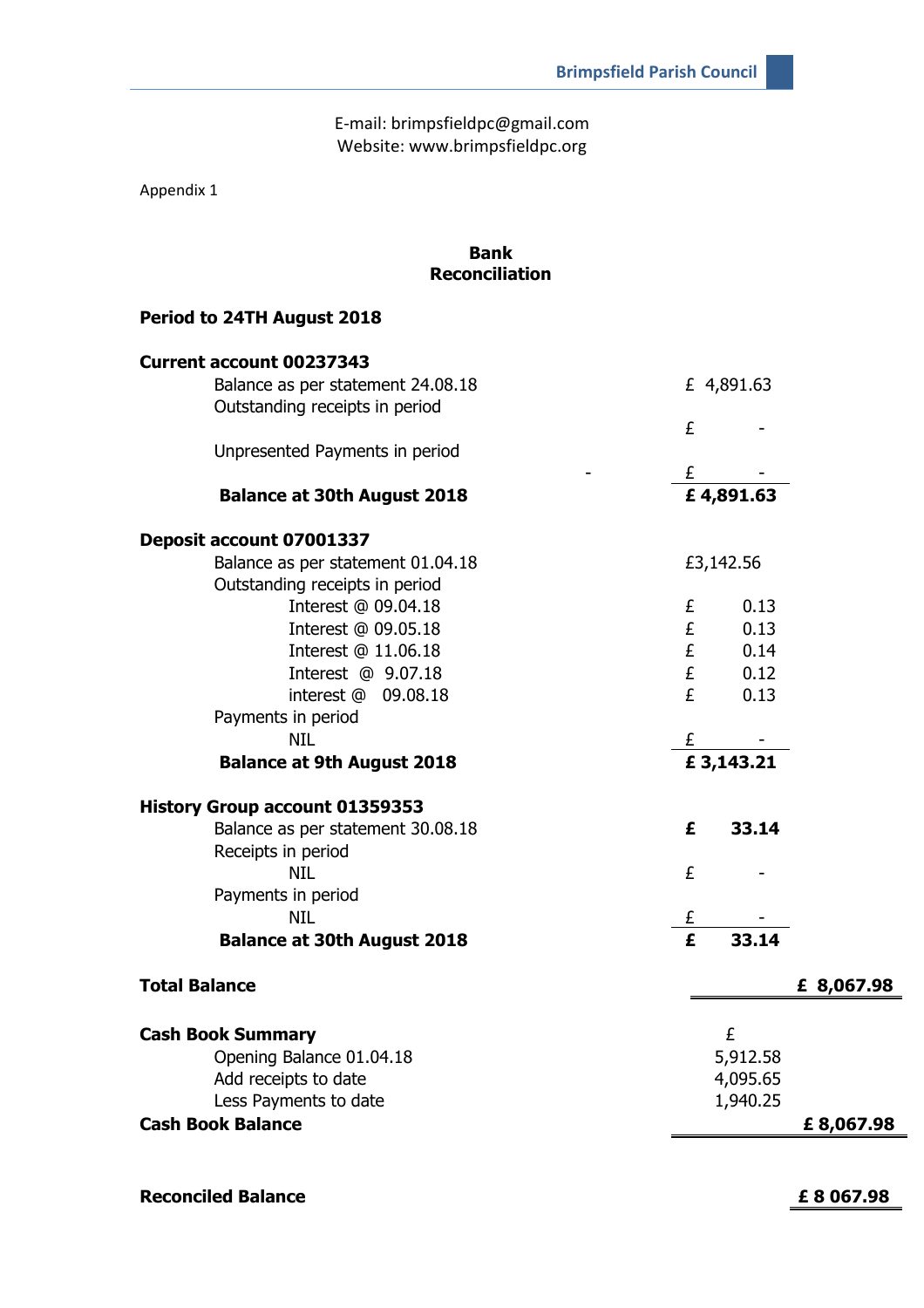# **BPC EXP vs BUDGET 2018-19 BRIMPSFIELD PARISH COUNCIL**

|                                                |               | Actual   | Antic.     | Total    | Spend vs      |
|------------------------------------------------|---------------|----------|------------|----------|---------------|
|                                                |               | Income / | Income /   | Income / | <b>Budget</b> |
|                                                | <b>Budget</b> | Spend to | Spend from | Spend to | to            |
|                                                | 2018/19       | 30.08.18 | 01.09.18   | 31.3.18  | 31.3.19       |
|                                                |               |          |            |          |               |
| Precept                                        | 5460.00       | 4095.00  | 1365.00    | 5460.00  |               |
| <b>Council Tax Support Grant</b>               | 0             | 0.00     | 0.00       | 0.00     |               |
| <b>Bank interest</b>                           | 1.00          | 0.65     | 0.12       | 0.77     |               |
| VAT refund                                     | 10.00         | 0.00     | 10.00      | 10.00    |               |
| Other                                          | 0.00          | 262.40   | 0.00       | 262.40   |               |
| Electricity wayleave                           | 30.00         | 28.98    | 0.00       | 28.98    |               |
|                                                | 5501.00       | 4387.03  | 1375.12    | 5762.15  |               |
|                                                |               |          |            |          |               |
|                                                |               |          |            |          |               |
| Hire of Village Hall                           | 200.00        | 40.00    | 160.00     | 200.00   | 0.00          |
| Insurance                                      | 300.00        | 344.11   | 0.00       | 344.11   | $-44.11$      |
| <b>Specialist Advice</b>                       | 300.00        | 0.00     | 0.00       | 0.00     | 300.00        |
| <b>Grants /Donations</b>                       | 200.00        | 0.00     | 200.00     | 200.00   | 0.00          |
| Maintenance & repairs                          | 0.00          | 0.00     | 0.00       | 0.00     | 0.00          |
| <b>Audit Costs</b>                             | 80.00         | 162.93   | 0.00       | 162.93   | $-82.93$      |
| Elections                                      | 0.00          | 0.00     | 0.00       | 0.00     | 0.00          |
| <b>Grass Cutting - Brimpsfield</b>             | 360.00        | 0.00     | 360.00     | 360.00   | 0.00          |
| <b>Grass Cutting - Caudle</b>                  |               |          |            |          |               |
| Green                                          | 840.00        | 0.00     | 840.00     | 840.00   | 0.00          |
| GAPTC / Subscription                           | 140.00        | 76.05    | 63.95      | 140.00   | 0.00          |
| Clerk's Salary (incl PAYE)                     | 2500.00       | 688.09   | 1811.00    | 2499.09  | 0.91          |
| <b>Clerk's Expenses</b>                        | 225.00        | 61.01    | 160.00     | 221.01   | 3.99          |
| Payroll Management                             | 110.00        | 22.50    | 87.50      | 110.00   | 0.00          |
| Training                                       | 200.00        | 0.00     | 200.00     | 200.00   | 0.00          |
| Village Hall Grant                             | 300.00        | 300.00   | 0.00       | 300.00   | 0.00          |
| Section 137                                    | 25.00         | 0.00     | 25.00      | 25.00    | 0.00          |
| Un-budgeted expenditure                        | 0.00          | 27.50    | 0.00       | 27.50    | $-27.50$      |
| <b>VAT Paid</b>                                | 10.00         | 0.00     | 10.00      | 10.00    | 0.00          |
| Website                                        | 100.00        | 0.00     | 100.00     | 100.00   | 0.00          |
| Equip & Assets                                 | 250.00        | 0.00     | 250.00     | 250.00   | 0.00          |
| <b>TOTALS</b>                                  | 6140.00       | 1722.19  | 3917.45    | 5639.64  | 150.36        |
| Reserves at 01.04.18<br>Expected income during |               |          |            | 5912.58  |               |
| year<br>Antic. expenditure during              |               |          |            | 5762.15  |               |
| year                                           |               |          |            | 5639.64  |               |
| Antic. reserves at year end                    |               |          |            | 6035.09  |               |
| <b>Appendix 2</b>                              |               |          |            |          |               |

**Budget proposals for 2019-20**